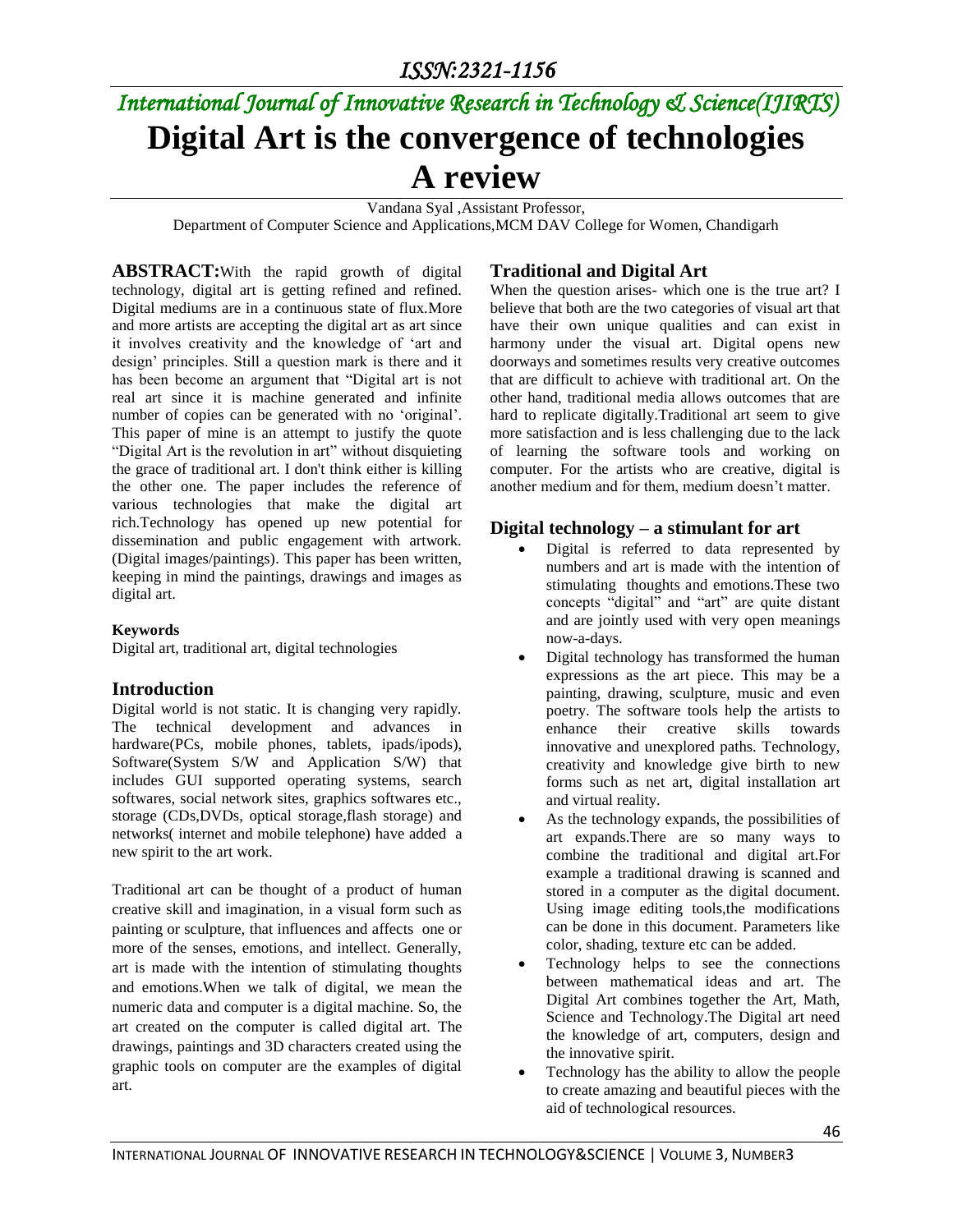## *ISSN:2321-1156*

# *International Journal of Innovative Research in Technology & Science(IJIRTS)*

 Technology can be accepted as the medium to creatively communicate information, beauty and emotions through art.

#### **Technologies used in digital art**

Few of the technologies are inherent in the very nature of digital art.These allow the information and processes to be created in the form of digital art and are stored in the digital storage with the possibility of distribution over electronic networks.

#### **Electronic**

Digital art is all electronic art in the sense that all digital art is created on computers. Computers are the electronic machines that work on binary digits.All the material required to generate the artwork(Painting/drawing) is in electronic rather than physical form. Even the artwork itself is in the electronic form ie. in some image file format and is stored in the electronic(machine) storage. From the process of preparation for the creation of the art to the delivery stage, all mediums are electronic objects(Hardware/Software). An artwork may be created by recording events in the physical world, by manipulating or remixing electronic information or by combining these processes. In a computer art, it becomes difficult to differentiate between what is recorded and what is fabricated.A digital copy of the digital artwork is very close to the quality of the traditional original art.

For the creation of a high quality digital art:

- the platforms(laptop, personal computer, workstation, mobiles, tablets etc.)
- I/O devices
- system software(windows, linux, device drivers)
- software tools( Photoshop, Adobe illustrator, MS Paint, etc.)
- built-in clip art libraries
- graphic cards
- high resolution graphic monitors
- large amount of secondary storage (optical/flash memory)
- High speed processor
- Adapters
- Scanner
- High quality color printers etc used are all electronic.

#### **I/O**

A touch screen is an intuitive computer interface that functions as both an input and an output device. Rather than using the keyboard keys or pointing with a mouse, touch screen allows the users to navigate a computer system by touching icons or links on the screen either

by a finger or **with a stylus. Using the touch screens and tablets, the artist can create art similar to the artwork** created in a **well-stocked art studio.** A touch screen system comprises the three basic components- a touch screen sensor panel which generates the required voltages according to the location, a touch screen controller that processes the signals received from the sensor and translate into the touch event data which is passed to the computer's processor and a S/W driver that provides the interface to the operating system.

**Resistive touch screens** respond to the finger pressure or stylus pressure.

Capacitive type touch screens require contact with a bare finger or conductive stylus. The availability of the capacitive paintbrushes provides the feeling of using a traditional paintbrush when creating art on a touchscreen device. The bristle fibers of the paintbrushes are very fine and aren't individually recognized by the device but when combined in the bristle tip, its advanced hair technology and construction creates a spring and responsiveness that gives a feel of real painting. The whole thing conducts electricity.

In modern era**, tablets** are the tools of choice by digital painters. Tablets can range in size from 4" x 6" to 12" x 19". Artists prefer the tablets having specific features for graphic applications like high pressure sensitivity, good pen accuracy, HD ultra sharp high resolution screen, high aspect ratio, millions of colors, full versions of programs such as Photoshop and Multitouch facility (meaning the ability to use your hands) to create a fine digital artwork.

Inkjet printers include processes that use fade-resistant, archival inks (pigment-based), and archival substrates primarily produced onCanon, Epson, HP and other large-format printers. These printers use the CMYK color process.These printers may use the multiple cartridges for variations of each color based on the CcMmYK color model. It results the increases in the resolution and color gamut and allows smoother gradient transitions. The look of the digital art also depends upon the type of printing paper used. Eg. a glossy sheet, heavily textured matte paper or canvas stock provide their own look and feel to an image.

#### **Storage technologies**

Digitally stored artwork occupies little space as compared to physical artwork. If appropriate storage and playback facilities are maintained, artwork can be kept and accessed for very long periods of time.

The digital art is quite demanding in terms of processor speed and storage capacity.Traditionally, data storage for computers has mainly been based on magnetic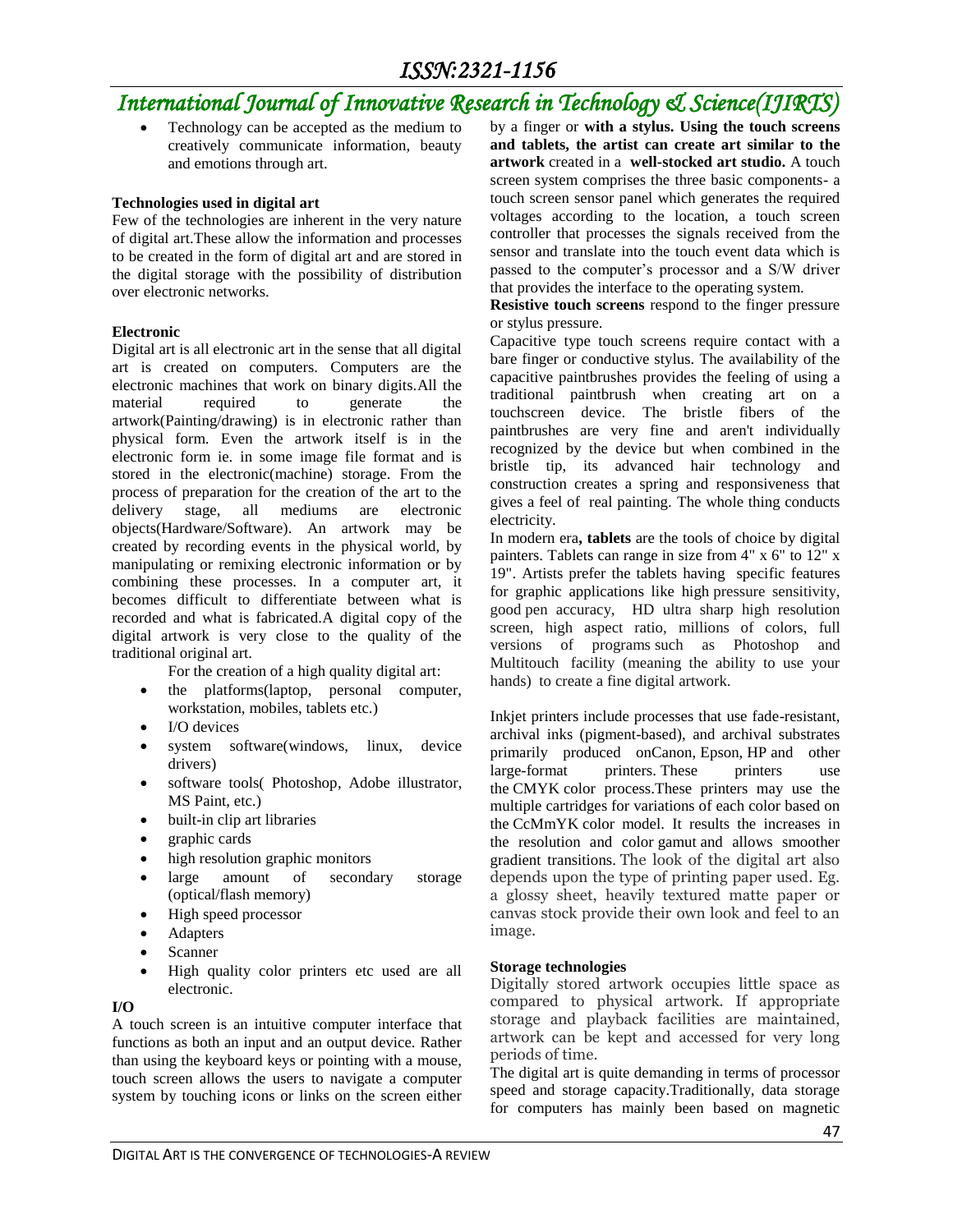### *ISSN:2321-1156*

# *International Journal of Innovative Research in Technology & Science(IJIRTS)*

storage technology like magnetic tapes, floppy disks and hard disks.

In 1990s, the optical technologies became popular, allowing random access to voluminous amount of data, inexpensive duplication, long media life, high data integrity and capable to store multiple media. Data on the optical storage is read by laser light.There have been various types of optical data storage disks that vary in types of laser which determine the size and packing density of the pits and lands. The wavelength of lasers is Red 780-622nm, Orange 622-597nm, Yellow 597-577nm, Gree 577-492nm, Blue 492- 455nm, Violet 455-390nm. HD DVD uses Blue-Violet laser of 405 nm.Their maximum capacity is limited to few tens of gigabytes.

The current methods of storage of digital art and digital paintings archiving rely primarily on magnetizationbased storage technologies like HDDs. To store the large amount of data, data centers composed of arrays of thousand of HDDs have been built. The capacity of HDD units is sometimes not sufficient when data is too much because it is less than 1 TB(1000 GB).

Big data centers with petabyte (PB) and sometimes Exabyte (EB) capacities have been emerged. The technical storage solution for the next generation of big data is cloud computing. The current trend is storing the data remotely and accessing via networks.

For the digital artwork, as it takes a big storage, it is required to compress and store using the compressed file format. Another advantage of compressing the digital art is less time consumption when required to transfer over the net.

#### **Networking**

All the digital art is electronic in nature. It can be moved over worldwide electronic networks(Internet/mobile networks). Once artwork is on the net, it can be made available in different file formats. On the network, the various types of art data can interact with each other.Due to this technology, the artists from different locations can share the space for creating the artwork. Even a team of artists can work on the same artwork.

#### **Interconnection**

If the digital art is open to modifications, a number of artists can access the art from different locations simultaneously or at different times. The public can also interact with the artwork through the online art communities. They can comment,critique recommend or buy the artwork. Artists can also use the social media as a powerful tool to change the relationship between collectors and the public by spotting people/organizations looking for specific type of art.Artists can also take advantage of new services like

crowdfunding via network to raise money online to persue their ideas.

#### **Protection**

When the art is on the net, the chances of theft, plagiarism and misuse are always there. To protect the artwork from these, the file size can be reduced and the quality of the art can be optimized properly.

A digital art can also be embedded with a watermark to protect it from plagiarism. A watermark is a visible embedded overlay on a digital photo consisting of text, a logo or a copyright notice. The purpose of it is to identify the work and discourage the unauthorized use. Watermark should be a copyright symbol along with the name of the owner, and the URL of the owner's site.

#### **Software tools for Digital Art**

Software tools are nothing more than shortcuts to making art with out learning the fundamentals. Digital Artists argue that it is not a shortcut but another tool for making art, like a new kind of brush or paint. Digital tools are the source of creativity with endless potential for artists. Traditional painting techniques such as watercolor, oils, impasto, etc. are applied using digital tools by means of a computer, a digitizing tablet and stylus, and software (such as Photoshop and Corel Painter). Adobe Illustrator, Photoshop, MS Paint, Corel Painter, Adobe Photoshop, Macromedia f reehand, 3D Studio, ArtRage, GIMP , Krita, MyBrushes and openCanvas etc are few very popular tools which are being used by the artists to create the artwork from the scratch. These graphic softwares provide a rich digital environment: a canvas, painting tools, mixing palettes, a virtual palette consisting of millions of colors and the ability to take back mistakes, as well as erasers, pencils, spray cans, brushes, combs, and a variety of 2D and 3D effect tools.

Adobe Photoshop provides several tools for painting and editing image color. The Brush tool and the Pencil tool work like a traditional drawing tool applying color with brush strokes. Tools like the Eraser tool, Blur tool, and Smudge tool modify the existing colors in the image. The artist can set how color is applied to an image and choose from preset brush tips.Once the image is complete, the artist uses the image editing tools.

The sophisticated editing programs have layering capabilities. Layering is a common technique of isolating various elements of an artwork.